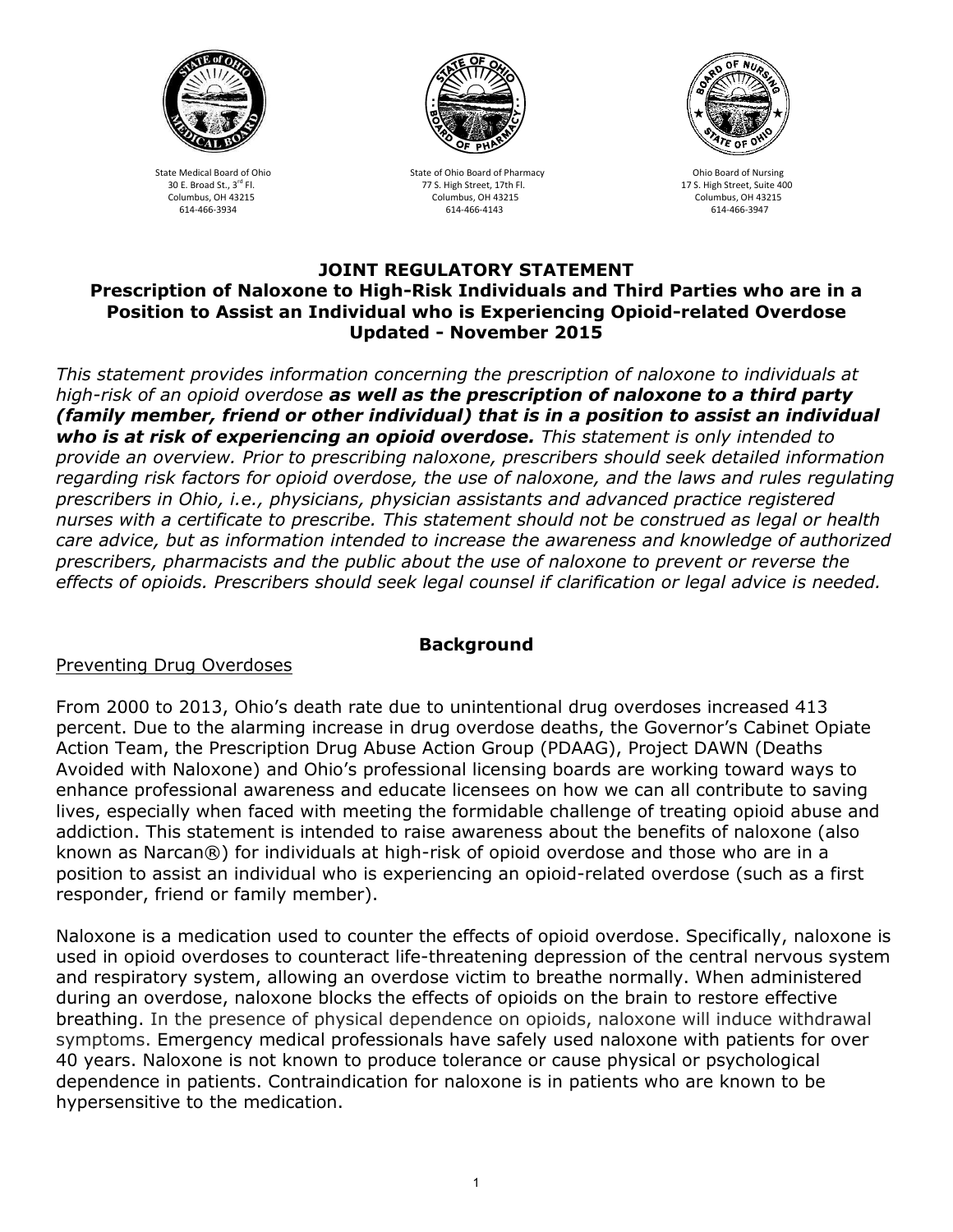# **Prescribing Considerations**

#### Prescribing Naloxone

The intended use of naloxone is to prevent opioid overdose. Naloxone can be legally prescribed by a physician, physician assistant, or advanced practice registered nurse who is an Ohio authorized prescriber for the following individuals:

- Patients who present a high-risk for opioid overdose, after they are appropriately evaluated and determined by the prescriber to benefit from the prescription for naloxone. When prescribed, indications for and methods of administration should be explained to patients, along with any potential risks.
- A family member, friend, or other individual who is in a position to assist an individual who is apparently experiencing or at risk of experiencing an opioid-related overdose. The naloxone must be furnished to, or the prescription is issued to and in the name of, a family member, friend, or other individual in a position to assist an individual who there is reason to believe is at risk of experiencing an opioid-related overdose.
- An authorized prescriber is required by law to instruct the individual receiving the naloxone supply or prescription to summon emergency services either immediately before or immediately after administering naloxone to an individual apparently experiencing an opioid-related overdose.

#### **Due to recent changes in Ohio law, there are no restrictions on the formulations of naloxone that can be prescribed or personally furnished. For more information on the different formulations of naloxone available, please review the Board of Pharmacy's guidance document, which can be accessed here: [www.pharmacy.ohio.gov/naloxone](http://www.pharmacy.ohio.gov/naloxone)**

## Personally Furnishing Naloxone to a Patient

"Personally furnish" means the distribution of drugs by a prescriber to the prescriber's patients for use outside the prescriber's practice setting. In Ohio, physicians, physician assistants and advanced practice registered nurses are authorized to personally furnish naloxone for administration by using a device manufactured for the intranasal administration of liquid drugs or by using an autoinjector in a manufactured dosage form. Drugs that are personally furnished by a prescriber should adhere to Ohio Administrative Code 4729-5-17 and should include the following information affixed to the medication:

- (1) The name and address of the prescriber.
- (2) The name of the patient for whom the drug is intended.
- (3) Name and strength of the dangerous drug.
- (4) Directions for use.
- (5) Date furnished.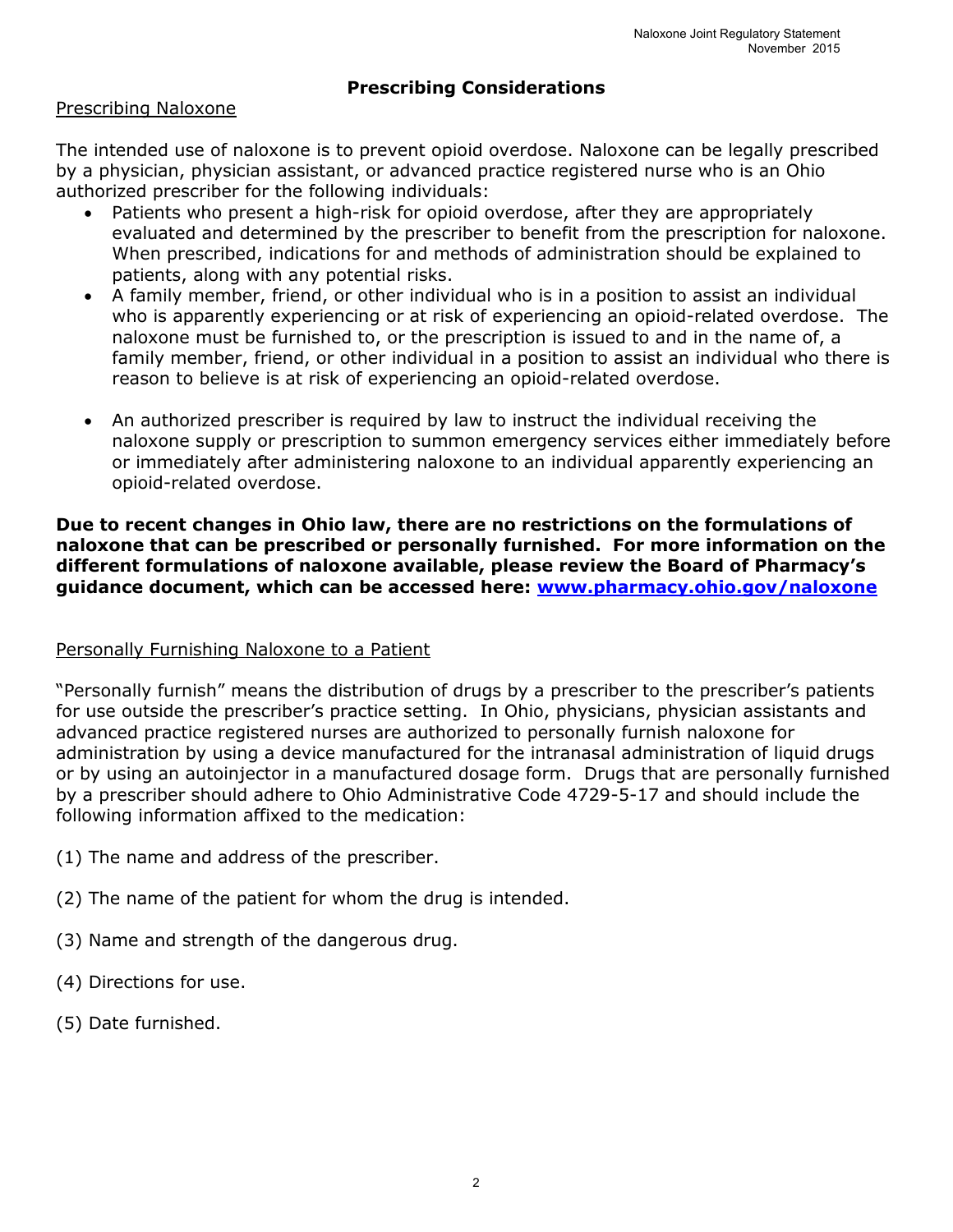## **Personally Furnishing Naloxone Pursuant to a Physician Protocol**

Section 4731.941 of the Ohio Revised Code permits a physician to authorize one or more individuals to personally furnish a supply of naloxone pursuant to a protocol to either of the following:

(1) An individual who there is reason to believe is experiencing or at risk of experiencing an opioid-related overdose; or

(2) A family member, friend, or other person in a position to assist an individual who there is reason to believe is at risk of experiencing an opioid-related overdose.

According to the section 4731.941 of the Ohio Revised Code, a physician established protocol for personally furnishing naloxone must include all of the following in writing:

(1) A description of the clinical pharmacology of naloxone;

(2) Precautions and contraindications concerning furnishing naloxone;

(3) Any limitations the physician specifies concerning the individuals to whom naloxone may be furnished;

(4) The naloxone dosage that may be furnished and any variation in the dosage based on circumstances specified in the protocol;

(5) Labeling, storage, record-keeping, and administrative requirements;

(6) Training requirements that must be met before an individual will be authorized to furnish naloxone;

(7) Any instructions or training that the authorized individual must provide to an individual to whom naloxone is furnished.

#### **For more information on personally furnishing naloxone pursuant to a physicianestablished protocol, please review the Board of Pharmacy's guidance document, which can be accessed here: [www.pharmacy.ohio.gov/naloxone](http://www.pharmacy.ohio.gov/naloxone)**

## **Dispensing of Naloxone by Pharmacists and Pharmacy Interns without a Prescription**

Section 4729.44 of the Ohio Revised Code and rule [4729-5-39 of the Ohio Administrative Code](http://pharmacy.ohio.gov/Documents/Pubs/Naloxone/Pharmacist/Ohio%20Administrative%20Code%20Rule%204729-5-39%20%E2%80%93%20Dispensing%20of%20Naloxone%20.pdf) authorizes a pharmacist or pharmacy intern under the direct supervision of a pharmacist to dispense naloxone without a prescription to the following in accordance with a physicianapproved protocol:

(1) An individual who there is reason to believe is experiencing or at risk of experiencing an opioid-related overdose;

(2) A family member, friend, or other person in a position to assist an individual who there is reason to believe is at risk of experiencing an opioid-related overdose; or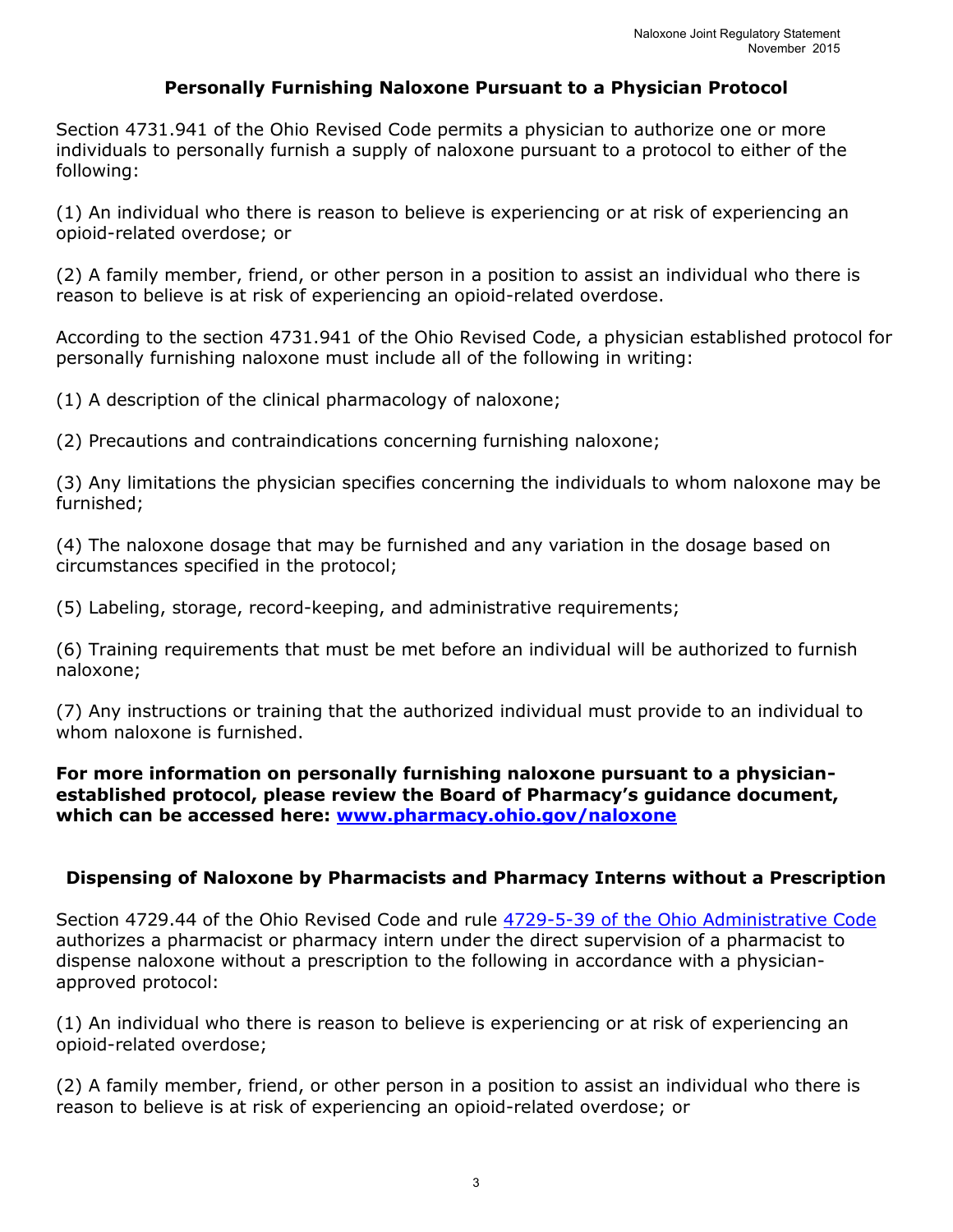(3) A peace officer as defined in section 2921.51 of the Revised Code.

Section 3707.56 of the Ohio Revised Code permits a local board of health, through a physician serving as the board's health commissioner or medical director, to authorize the protocol for pharmacists and pharmacy interns working in that board of health's jurisdiction.

## **For more information on personally furnishing naloxone pursuant to a physicianestablished protocol, please review the Board of Pharmacy's guidance document, which can be accessed here: [www.pharmacy.ohio.gov/naloxone](http://www.pharmacy.ohio.gov/naloxone)**

# **Risk Factors, Patent Education, and Naloxone Distribution Programs (NDPs)**

#### Risk factors for Opioid Overdose

Patients with the risk factors below may be in danger of an opioid overdose. These risk factors may be indicators for prescribing or personally furnishing naloxone directly to the patient or to a third party that is in a position to assist an individual who meets these risk factors. The factors include, but are not limited to:

- Recent medical care for opioid poisoning/intoxication/overdose
- Participant in a medical regime designed to provide Medication-Assistance Treatment for opiate addiction
- Suspected or confirmed history of heroin or nonmedical opioid use
- High-dose opioid prescription (≥80 mg/day morphine equivalence)
- Any Methadone prescription for opioid naive patient
- Recent release from jail or prison with a history of opioid abuse
- Recent release from mandatory abstinence program or drug detoxification program
- Enrolled in Methadone or buprenorphine detoxification or maintenance program (for either addiction or pain management)
- Any opioid prescription and known or suspected:
	- o Smoking, COPD, emphysema, asthma, sleep apnea, or other respiratory system disease
	- o Renal or hepatic disease
	- o Alcohol use
	- $\circ$  Concurrent benzodiazepine use or any concurrent sedating medication use
	- o Concurrent antidepressant prescription
	- o Remoteness from or difficulty accessing medical care
- Voluntary patient request for naloxone, or any other factor that makes the patient at high-risk for opioid overdose.

## Patient Education

Individuals receiving naloxone should be advised of the following:

- Overdose prevention techniques
- Recognizing signs and symptoms of overdose
- Calling 911
- Airway and breathing assessment/Rescue breathing/Recovery position